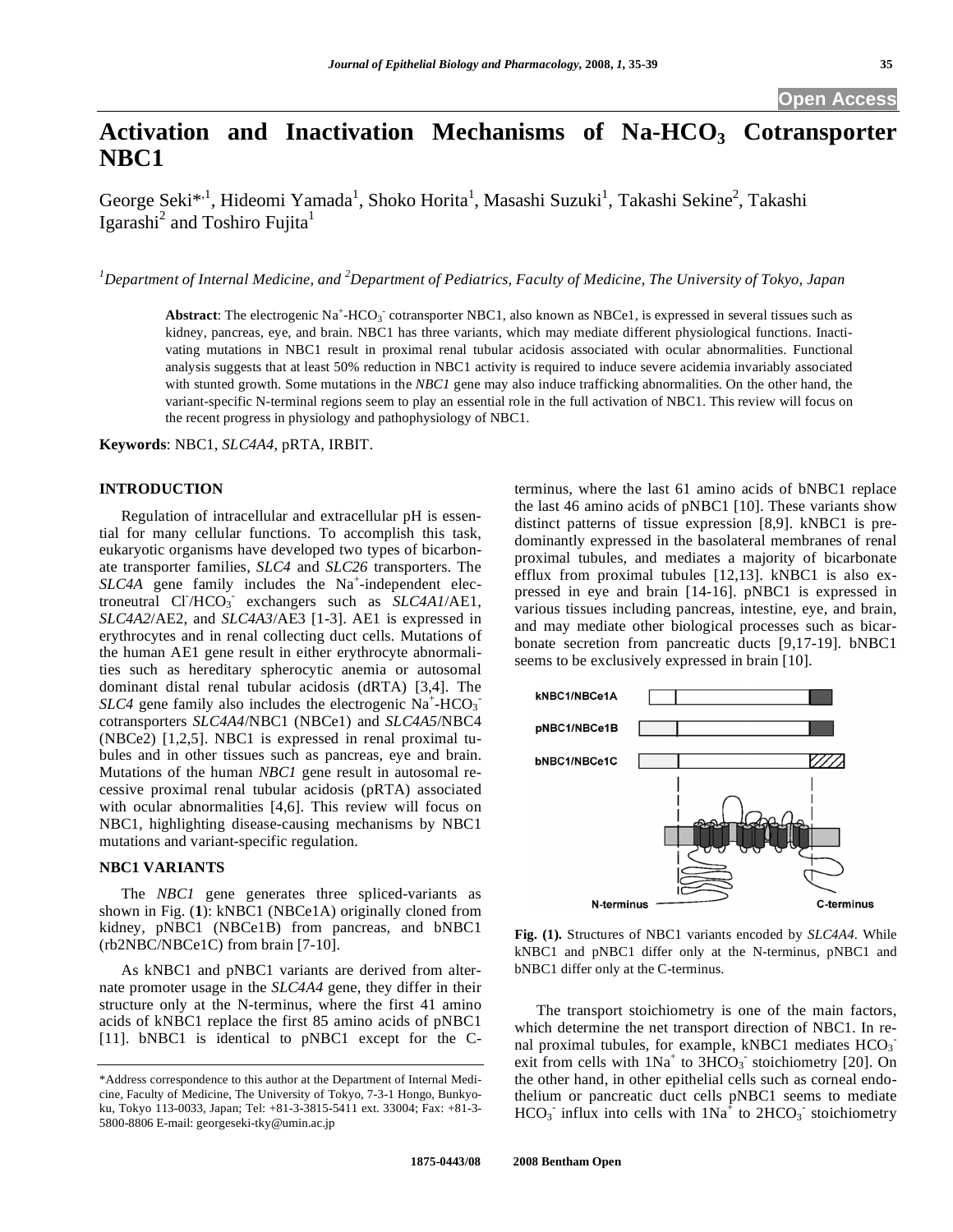[1,21]. However, the difference in stoichiometry in these tissues may not be due to the expression of different NBC1 variants. On the contrary, recent studies suggest that the stoichiometry of NBC1 variants may not be fixed, but may vary according to the cell conditions or cell types [22-26]. Other studies suggest that either changes in cell  $Ca^{2+}$  concentrations [27] or phosphorylation by protein kinase A [28] may be responsible for the changes in stoichiometry.

## **NBC1 MUTATIONS CAUSE PRTA**

 Renal proximal tubules reabsorb more than 80% of the filtered bicarbonate. An impairment of this process results in pRTA, characterized by a decrease in renal bicarbonate threshold. pRTA usually occurs as one manifestation of generalized defects in proximal tubular functions (Fanconi syndrome). An isolated defect in proximal bicarbonate absorption (isolated pRTA) is rare, and mostly transient in infants or children. Extremely rare forms of hereditary isolated pRTA are divided into two types according to the clinical features; (I) stunted growth without other predominant clinical features and (II) stunted growth and ocular abnormalities such as band keratopathy, cataracts, and glaucoma [29-31].

 We speculated that the mutational inactivation of NBC1 would be responsible for the type II hereditary isolated pRTA, because both renal proximal tubules and corneal endothelium had been shown to posses electrogenic  $Na^+$ -HCO<sub>3</sub> cotransport and to express NBC1 mRNA [7,8,21,32,33]. Consistent with this speculation, we identified homozygous missense kNBC1 mutations (c.1034A>C corresponding to p.Arg298Ser and c.1678G>A corresponding to p.Arg510His) in two unrelated patients, who had severe pRTA, short stature, and ocular abnormalities. Functional analysis in ECV304 cells confirmed that both mutations reduced the NBC1 activity by approximately 50% [6]. These observations established that faulty *SCL4A4* gene is responsible to the development of the autosomal recessive pRTA associated with short stature and ocular abnormalities (Online Mendelian Inheritance in Man, OMIM 604278). Subsequent studies have revealed that NBC1 is expressed in several ocular tissues such as corneal endothelium, lens epithelium, ciliary epithelium, and trabecular meshwork cells, which can potentially explain the occurrence of ocular abnormalities associated with NBC1 mutations [14,15]. On the other hand, the stunted growth could most likely originate from the severe acidemia, since the intensive alkali therapy, if started early in the life, was able to significantly improve the body height and growth rate [34].

## **MECHANISMS OF NBC1 INACTIVATION**

 To date, ten homozygous mutations in the *kNBC1* gene have been reported, in which eight correspond to missense mutations p.Arg298Ser [6], p.Ser427Leu [35], p.Thr485Ser [36], p.Gly486Arg [37], p.Arg510His [6], p.Leu522Pro [38], p.Ala799Val [36], and p.Arg881Cys [36], one to a nonsense mutation p.Gln29X [39], and one to a frame shift mutation c.2311deA or p.Asn721ThrfsX29 [40]. Except for one patient with p.Leu522Pro mutation whose blood HCO<sub>3</sub> concentration was not reported [38], all the patients presented the severe pRTA, defined as the reduction of blood  $HCO<sub>3</sub>$ concentration to less than 13 mmol/L. Functional analysis of these mutants suggested that at least 50% reduction in the transport activity of kNBC1 would be necessary to induce the severe acidemia [6,36,37].

 The nonsense mutation p.Glu29X is expected to abolish the kNBC1 function completely, while leaving the pNBC1 function intact [39]. On the other hand, the flame shift mutation p.Asn721ThrfsX29 is expected to abolish the functions of both kNBC1 and pNBC1. Consistent with this speculation, the p.Asn721ThrfsX29 mutant failed to induce any NBC1 activities in *Xenopus* oocytes [40]. It remains to be confirmed whether the lack of surface expression of p.Asn721ThrfsX29 in *Xenopus* oocytes [40] is due to the instability of mutant polypeptide.

 Interestingly, several mutations such as p.Thr485Ser, p.Gly486Arg, p.Arg510His, and p.Leu522Pro accumulate in the third and fourth transmembrane domains as shown in Fig. (**2**), suggesting that these domains play an important role in the transport functions of NBC1.



**Fig. (2).** Disease-causing mutations in the third and fourth transmembrane domains of NBC1. Circles indicate missense NBC1 mutations corresponding to p.Thr485Ser (1), p.Gly486Arg (2), p.Arg510His (3), and p.Leu522Pro (4).

 However, recent studies revealed that these mutations inactivate the NBC1-mediated transport through different mechanisms. In the non-polarized ECV304 cells, p.Thr485Ser, p.Gly486Arg, and p.Arg510His showed an efficient surface expression, and their transport activities corresponded to approximately 50% of the wild-type kNBC1 activity [6,36,37]. However, p.Leu522Pro was exclusively retained in the cytoplasm of ECV304 cells, showing no transport activity [37]. In the polarized Madin-Darby canine kidney (MDCK) cells, p.Thr485Ser and p.Gly486Arg showed the predominant basolateral expression, which was indistinguishable from that of wild-type kNBC1. By contrast, p.Arg510His and p.Leu522Pro were predominantly retained in the cytoplasm of MDCK cells [37,41]. On the other hand, p.Thr485Ser, p.Gly486Arg, p.Arg510His, and p.Leu522Pro mutants had almost no electrogenic activity in *Xenopus* oocytes due to poor surface expression [36,37]. The reason why these NBC1 mutants showed different trafficking behaviors depending on the expression systems is unknown. However, the use of MDCK cells is thought to be the most reliable way to analyze the trafficking behaviors of NBC1 [37,41-43]. Moreover, the *Xenopus* oocyte expression system is not suitable for examination of trafficking abnor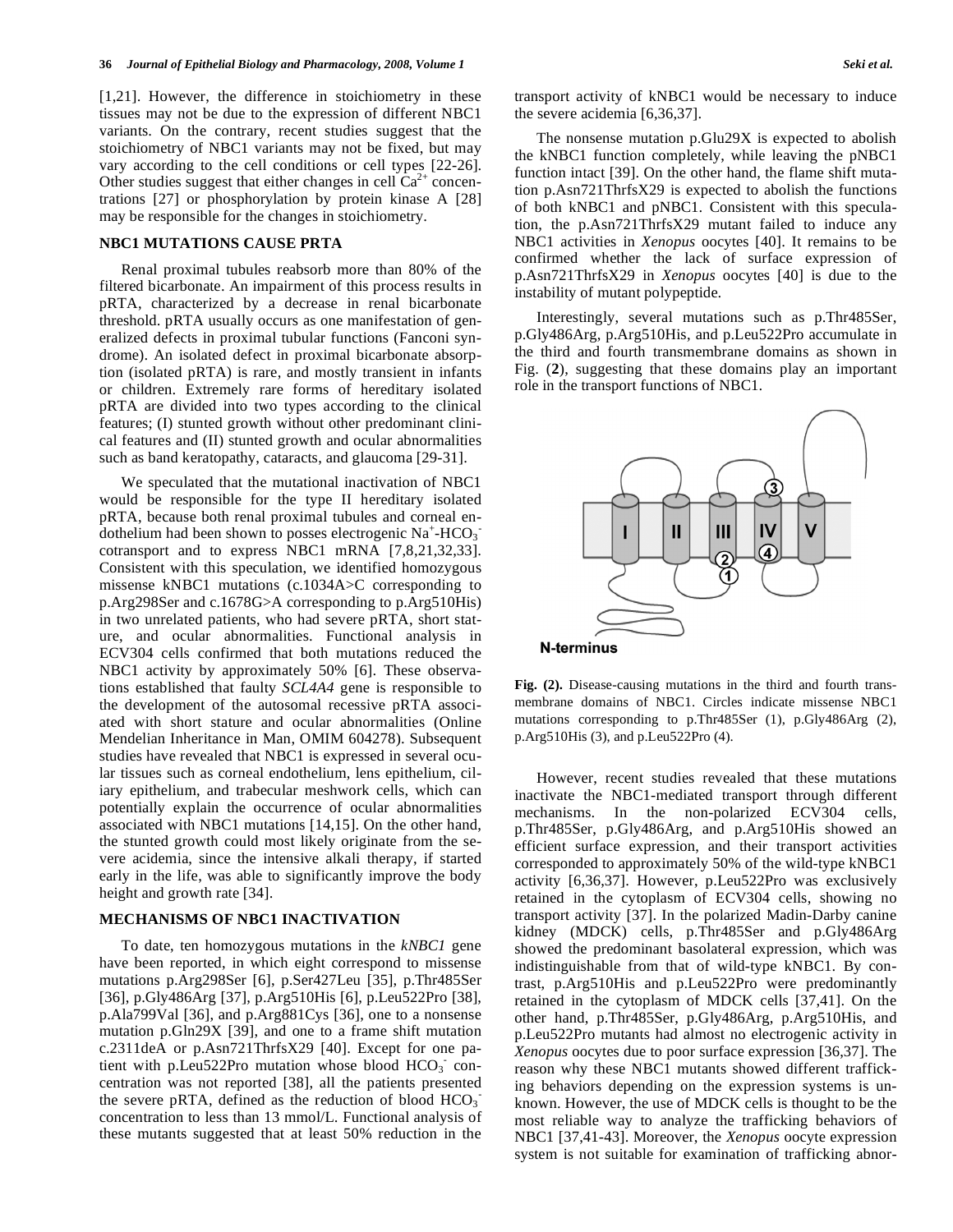malities [4]. Therefore, p.Thr485Ser and p.Gly486Arg may induce the "pure" functional impairment without affecting the plasma membrane expression. While p.Arg510His seems to induce both functional impairment and abnormal trafficking, p.Leu522Pro seems to cause the clinical abnormalities predominantly through cytoplasmic retention.

 Other mutations in the *NBC1* gene are also found to lead to abnormal trafficking in MDCK cells, but not in *Xenopus* oocytes. For example, NBC1 mutants such as p.Arg298Ser, p.Ser427Leu and p.Arg881Cys could be effectively expressed in the surface membrane of *Xenopus* oocytes [35,36,44]. In MDCK cells, however, p.Arg298Ser and p.Ser427Leu mutations led to mistargeted apical expression in addition to the normal basolateral expression, while p.Arg881Cys led to the predominant retention in the cytoplasm [37,41,43]. Interestingly, Li *et al*. demonstrated that NBC1 mutants lacking 23-67 amino acids from the Cterminus end also showed the aberrant apical expression in MDCK cells [42]. Taken together, the correct basolateral targeting of NBC1 seems to be dependent on multiple regions including both transmembrane domains and Cterminus. This situation is quite analogous to that of AE1. In case of AE1, mutations in either the C-terminus (p.Arg910X) or in the transmembrane domains (p.Gly609Arg) resulted in the aberrant apical expression, which might represent one of possible molecular mechanisms for dominant dRTA [45,46]. In contrast to autosomal dominant dRTA caused by mutations in the *AE1* gene, pRTA caused by mutations in the *NBC1* gene is of recessive inheritance. Moreover, all the NBC1 mutations with or without trafficking abnormalities induced the severe pRTA invariably associated with stunted growth. Therefore, the pathophysiological significance of NBC1 mistargeting in the systemic acid/base imbalance remains less clear compared to that of AE1 mistargeting. The reason why the NBC1 mutants such as p.Arg298Ser and p.Ser427Leu do not induce an autosomal dominant pRTA phenotype arising from the aberrant apical expression in renal proximal tubules is also unknown. It is possible, however, that the acidification capacity of renal distal tubules may be sufficient to compensate for the moderate reduction in bicarbonate absorption from proximal tubules.

### **VARIANT-SPECIFIC REGULATION OF NBC1**

 Although NBC1 variants have different physiological roles, the underlying molecular mechanisms for this difference remain speculative. In this context, we recently identified that an inositol 1,4,5-trisphosphate  $(\text{IP}_3)$  receptor binding protein termed IRBIT can specifically bind to and activate pNBC1 [47].

 IRBIT was originally identified by its ability to bind to  $IP<sub>3</sub>$  receptors, and was later shown to regulate the affinity of IP<sub>3</sub> receptors to IP<sub>3</sub> [48,49]. IRBIT is ubiquitously expressed in adult mice tissues [48], and IRBIT mRNA is increased markedly during activation of blood and skin dendritic cells [50]. In search of an IRBIT binding protein, we identified that IRBIT can bind to pNBC1 but not to kNBC1. IRBIT binds to the pNBC1-specific N-terminus, and its binding seems to be dependent on the phosphorylation status of multiple serine residues of IRBIT. In *Xenopus* oocytes, the pNBC1 activity was found to be very low corresponding to less than 20% of the kNBC1 activity. Co-expression with IRBIT, however, markedly stimulated the pNBC1 current, which became comparable to the kNBC1 current over the entire voltage range. This marked stimulation of pNBC1 by IRBIT was not associated with changes in surface expression of NBC1. On the other hand, IRBIT did not change the kNBC1 current. Furthermore, the binding-deficient IRBIT mutants failed to activate the pNBC1 activity, indicating that the direct binding of IRBIT is indispensable for the full activation of pNBC1 [47].

 In line with our findings, McAlear *et al*. reported that pNBC1 and bNBC1 had much lower activities than kNBC1 in *Xenopus* oocytes [51]. They also found that while the deletion of variant-specific N-terminal regions substantially enhanced the activities of pNBC1 and bNBC1 but rather reduced the kNBC1 activity, the further deletion of entire cytoplasmic N-terminal regions of NBC1 resulted in the complete functional loss [51]. These observations suggest that the transport activity of NBC1 is tightly controlled by subtle changes in interactions between the cytoplasmic Nterminal regions and the putative transmembrane core domain as shown in Fig. (**3**).



**Fig. (3).** Roles of N-terminal regions in the activation of SLC4 transporters. (**A**) The electrogenic cotransporter NBC1 has no activity in the absence of entire N-terminal regions. (**B**) NBC1 has the moderate activity in the presence of a substantial part of N-terminal regions. (**C**) NBC1 has the full activity in the presence of kNBC1 specific N-terminus (k). (**D**) NBC1 has only the low activity in the presence of pNBC1-specific N-terminus (p). (**E**) NBC1 regains the full activity after the binding of IRBIT to pNBC1-specific Nterminus. (**F**) The electroneutral anion exchangers AE2 and AE3 have the full activity in the absence of most of N-terminal regions.

 According to this model, the electrogenic cotransporter NBC1 requires a substantial portion of cytoplasmic Nterminal regions to show the moderate activity. The presence of kNBC1-specific N-terminus may create the ideal conformation to allow ionic translocation through the core domain, resulting in the full transport activation (see Fig. (**3C**)). By sharp contrast, the presence of pNBC1-specific N-terminus may generate a different conformation that prevents ionic movement across the transmembrane domains resulting in the inactivation of the transporter (see Fig. (**3D**)), in a manner analogous to the ball-and chain model proposed for a voltage-dependent potassium channel [52]. However, the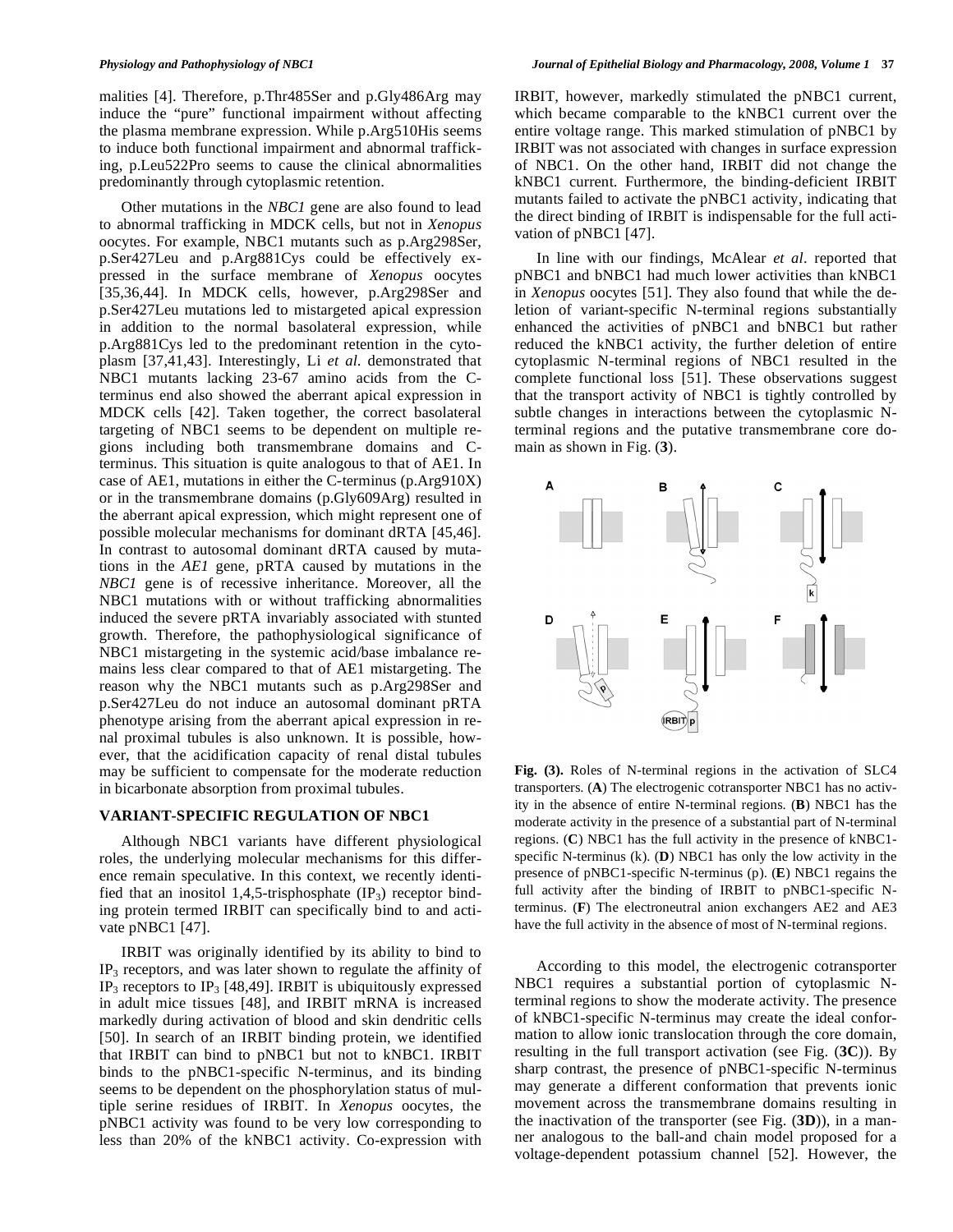binding of IRBIT to this pNBC1-specific N-terminus may somehow free its interaction with the core domain, again creating the ideal conformation required for the full transport activity (see Fig. (**3E**)). The cytoplasmic N-terminal regions of AE2 are also known to significantly modify the pH sensitivity of AE2-mediated anion exchange [3,53]. However, the structural requirement for the electroneutral anion exchange may be different from that for the electrogenic sodium/bicarbonate cotransport, because AE2 and AE3, unlike NBC1, can show the full transport activities even after the deletion of most of cytoplasmic N-terminal regions [54,55]. On the other hand, a recent study suggests that the electrogenicity of NBC1 requires interactions among most of the transmembrane domains [56].

 At present the exact reason why pNBC1, but not kNBC1, requires IRBIT for the full activation remains unknown. However, the marked and specific effects of IRBIT on pNBC1 could be of great relevance to the different physiological roles of NBC1 variants. For example, pNBC1 is often expressed in exocrine tissues such as pancreas, where bicarbonate transport rates are known to change dramatically depending on cell conditions [57,58]. It is tempting to speculate that pNBC1 may require IRBIT in order to adapt to such a marked change in transport rates. By contrast, kNBC1 is predominantly expressed in renal proximal tubules, where the bicarbonate transport rates are rather constant at physiological conditions [5]. Therefore, kNBC1 may not have to change its transport rates so dramatically. Theoretically, the inactivation of pNBC1 function may induce pancreatic phenotypes. However, clinically overt pancreatitis or pancreatic insufficiencies were not reported in the pRTA patients with NBC1 mutations, and slight elevation in serum amylase or lipase concentrations were reported only in the three patients carrying homozygous NBC1 mutations p.Arg298Ser, p.Asn721ThrfsX29, and p.Arg881Cys [6,36,40]. The reason for lack of severe pancreatic phenotypes is not apparent, but pancreatic ducts may have other acid/base transporters, which can compensate for the inactivation of pNBC1 [57,58].

#### **CONCLUDING REMARKS**

 Functional analysis suggested that at least 50% reduction of NBC1 would be necessary to induce severe pRTA associated with ocular abnormalities. Some mutations also seemed to induce trafficking defects. Most of the NBC1 mutations identified in patients with pRTA are found in the transmembrane domains. However, recent studies have revealed that the variant-specific N-terminal regions may also play an essential role in the regulation of NBC1 activity. Future studies are warranted to further clarify the transport mechanism and regulation of this important transporter.

### **ACKNOWLEDGEMENT**

 This study was in part supported by grant from the Ministry of Education, Culture, Sports, Science and Technology of Japan.

## **REFERENCES**

- [1] Romero MF, Fulton CM, Boron WF. The SLC4 family of HCO<sub>3</sub> transporters. Pflugers Arch 2004; 447: 495-509.
- [2] Pushkin A, Kurtz I. SLC4 base  $(HCO<sub>3</sub>, CO<sub>3</sub><sup>2</sup>)$  transporters: classification, function, structure, genetic diseases, and knockout models. Am J Physiol Renal Physiol 2006; 290: F580-F599.
- [3] Alper SL. Molecular physiology of SLC4 anion exchangers. Exp Physiol 2006; 91: 153-161.
- [4] Alper SL. Genetic diseases of acid-base transporters. Annu Rev Physiol 2002; 64: 899-923.
- [5] Boron WF. Acid-base transport by the renal proximal tubule. J Am Soc Nephrol 2006; 17: 2368-2382.
- [6] Igarashi T, Inatomi J, Sekine T*, et al.* Mutations in SLC4A4 cause permanent isolated proximal renal tubular acidosis with ocular abnormalities. Nat Genet 1999; 23: 264-266.
- [7] Romero MF, Hediger MA, Boulpaep EL, Boron WF. Expression cloning and characterization of a renal electrogenic  $Na^+/HCO_3$  cotransporter. Nature 1997; 387: 409-413.
- [8] Burnham CE, Amlal H, Wang Z, Shull GE, Soleimani M. Cloning and functional expression of a human kidney  $Na^+$ :HCO<sub>3</sub> cotransporter. J Biol Chem 1997; 272: 19111-19114.
- [9] Abuladze N, Lee I, Newman D*, et al.* Molecular cloning, chromosomal localization, tissue distribution, and functional expression of the human pancreatic sodium bicarbonate cotransporter. J Biol Chem 1998; 273: 17689-17695.
- [10] Bevensee MO, Schmitt BM, Choi I, Romero MF, Boron WF. An electrogenic Na<sup>+</sup>-HCO<sub>3</sub> cotransporter (NBC) with a novel COOHterminus, cloned from rat brain. Am J Physiol Cell Physiol 2000; 278: C1200-C1211.
- [11] Abuladze N, Song M, Pushkin A*, et al.* Structural organization of the human NBC1 gene: kNBC1 is transcribed from an alternative promoter in intron 3. Gene 2000; 251: 109-122.
- [12] Schmitt BM, Biemesderfer D, Romero MF, Boulpaep EL, Boron WF. Immunolocalization of the electrogenic  $Na^+$ -HCO<sub>3</sub> cotransporter in mammalian and amphibian kidney. Am J Physiol 1999; 276: F27-F38.
- [13] Yamada H, Yamazaki S, Moriyama N*, et al.* Localization of NBC-1 variants in human kidney and renal cell carcinoma. Biochem Biophys Res Commun 2003; 310: 1213-1218.
- [14] Usui T, Hara M, Satoh H*, et al.* Molecular basis of ocular abnormalities associated with proximal renal tubular acidosis. J Clin Invest 2001; 108: 107-115.
- [15] Bok D, Schibler MJ, Pushkin A*, et al.* Immunolocalization of electrogenic sodium-bicarbonate cotransporters pNBC1 and kNBC1 in the rat eye. Am J Physiol Renal Physiol 2001; 281: F920-F935.
- [16] Rickmann M, Orlowski B, Heupel K, Roussa E. Distinct expression and subcellular localization patterns of Na<sup>+</sup>/HCO<sub>3</sub> cotransporter (SLC 4A4) variants NBCe1-A and NBCe1-B in mouse brain. Neuroscience 2007; 146: 1220-1231.
- [17] Marino CR, Jeanes V, Boron WF, Schmitt BM. Expression and distribution of the Na<sup>+</sup>-HCO<sub>3</sub> cotransporter in human pancreas. Am J Physiol 1999; 277: G487-G494.
- [18] Thevenod F, Roussa E, Schmitt BM, Romero MF. Cloning and immunolocalization of a rat pancreatic Na<sup>+</sup> bicarbonate cotransporter. Biochem Biophys Res Commun 1999; 264: 291-298.
- [19] Satoh H, Moriyama N, Hara C, et al. Localization of Na<sup>+</sup>-HCO<sub>3</sub> cotransporter (NBC-1) variants in rat and human pancreas. Am J Physiol Cell Physiol 2003; 284: C729-C737.
- [20] Yoshitomi K, Burckhardt BC, Fromter E. Rheogenic sodiumbicarbonate cotransport in the peritubular cell membrane of rat renal proximal tubule. Pflugers Arch 1985; 405: 360-366.
- [21] Usui T, Seki G, Amano S*, et al.* Functional and molecular evidence for Na<sup>+</sup>-HCO<sub>3</sub> cotransporter in human corneal endothelial cells. Pflugers Arch 1999; 438: 458-462.
- [22] Seki G, Coppola S, Yoshitomi K*, et al.* On the mechanism of bicarbonate exit from renal proximal tubular cells. Kidney Int 1996; 49: 1671-1677.
- [23] Muller-Berger S, Nesterov VV, Fromter E. Partial recovery of *in vivo* function by improved incubation conditions of isolated renal proximal tubule. II. Change of Na-HCO<sub>3</sub> cotransport stoichiometry and of response to acetazolamide. Pflugers Arch 1997; 434: 383- 391.
- [24] Heyer M, Muller-Berger S, Romero MF, Boron WF, Fromter E. Stoichiometry of the rat kidney Na<sup>+</sup>-HCO<sub>3</sub> cotransporter expressed in *Xenopus laevis* oocytes. Pflugers Arch 1999; 438: 322-329.
- [25] Kunimi M, Seki G, Hara C*, et al.* Dopamine inhibits renal Na<sup>+</sup>:HCO<sub>3</sub> cotransporter in rabbits and normotensive rats but not in spontaneously hypertensive rats. Kidney Int 2000; 57: 534-543.
- [26] Gross E, Hawkins K, Abuladze N*, et al.* The stoichiometry of the electrogenic sodium bicarbonate cotransporter NBC1 is cell-type dependent. J Physiol 2001; 531: 597-603.